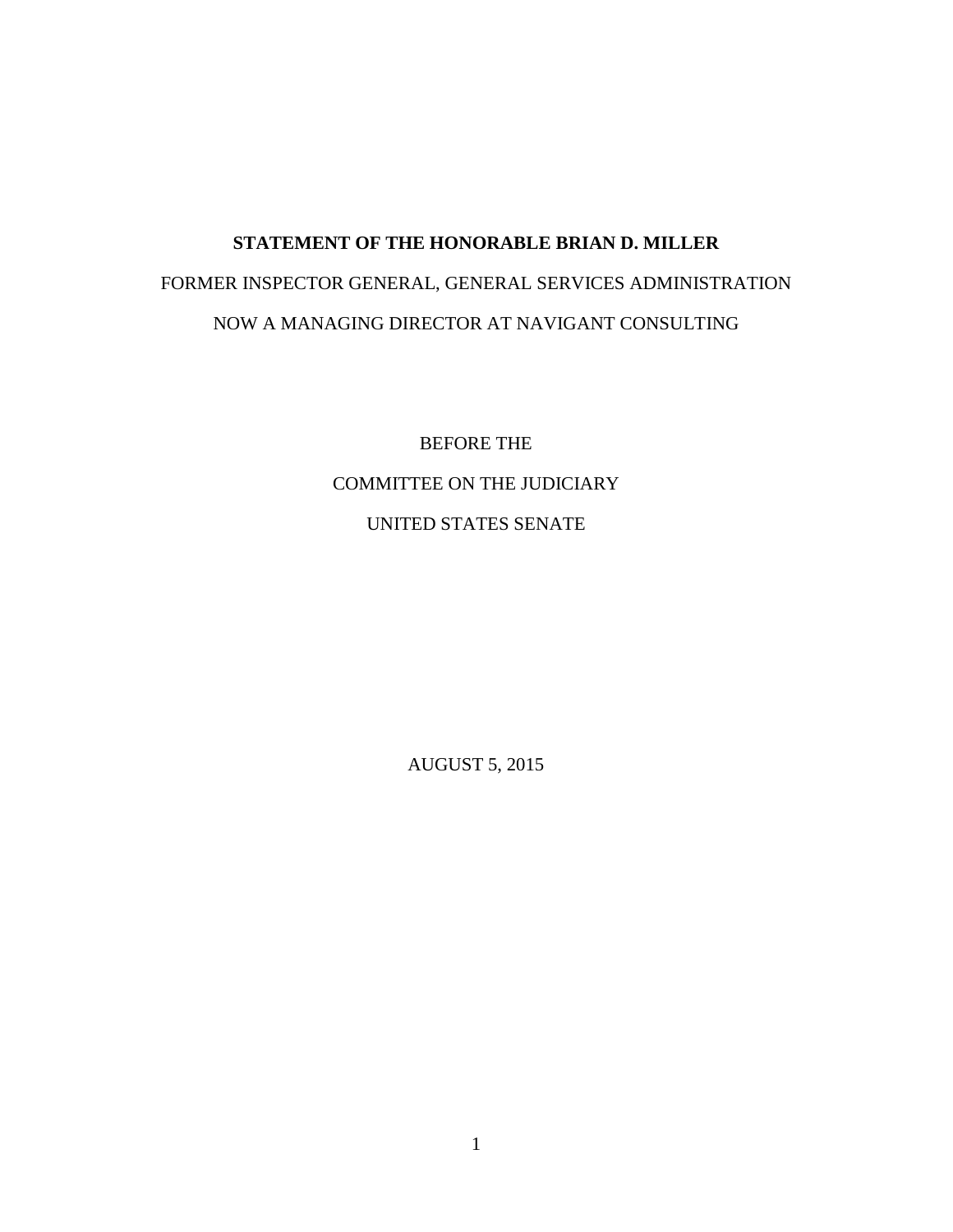Chairman Grassley, Ranking Member Leahy, and distinguished Members of the Committee, thank you for inviting me to testify. I appreciate the Committee's longstanding interest in oversight and support for inspectors general. After serving in the Department of Justice (DOJ) for about 15 years, I had the honor of serving as Inspector General (IG) of the General Services Administration from 2005 through  $2014$  $2014$  $2014$ .<sup>1</sup> I consider myself extremely fortunate to have served with so many principled public servants and so many brilliant lawyers.

I am concerned about the impact that the Department of Justice's Office of Legal Counsel (OLC) opinion<sup>[2](#page-1-1)</sup> will have on the work of inspectors general. I am not as much concerned about the legal analysis as I am in the policy results. Simply stated, the OLC opinion leads to bad policy by making oversight more difficult.

The Office of Legal Counsel specifically states that it is not addressing the policy issue of what access the IG should have.<sup>[3](#page-1-2)</sup> But the OLC opinion has policy implications, and it is for this Committee to evaluate those policy implications and draft appropriate legislation.

Support for effective oversight of how large federal agencies spend taxpayer dollars is almost universal. OLC states the policy behind the IG Act: ". . . Congress created OIG precisely because it believed that establishing an independent and objective entity to evaluate the Department's programs and operations would *enhance* the quality of such evaluations."<sup>[4](#page-1-3)</sup> In fact, that support also extends to oversight of how federal officials handle our most sensitive information, including information obtained by wiretaps, surveillance, and grand juries. The American public expects effective oversight of the FBI and other law enforcement agencies,

 $<sup>1</sup>$  The views expressed in my testimony are mine alone and do not necessarily reflect the views of Navigant.</sup>

<span id="page-1-1"></span><span id="page-1-0"></span><sup>&</sup>lt;sup>2</sup> Memorandum for Sally Quillian Yates, Deputy Attorney General, from Karl R. Thompson, Principal Deputy Assistant Attorney General, Office of Legal Counsel (July 20, 2015)(OLC Opinion).

<span id="page-1-2"></span><sup>3</sup> "In reaching these conclusions, our Office's role has not been to decide what access OIG should receive *as a matter of policy.*" OLC Op. at 3 (Emphasis added).  $^4$  OLC Op. at 15 (original emphasis).

<span id="page-1-3"></span>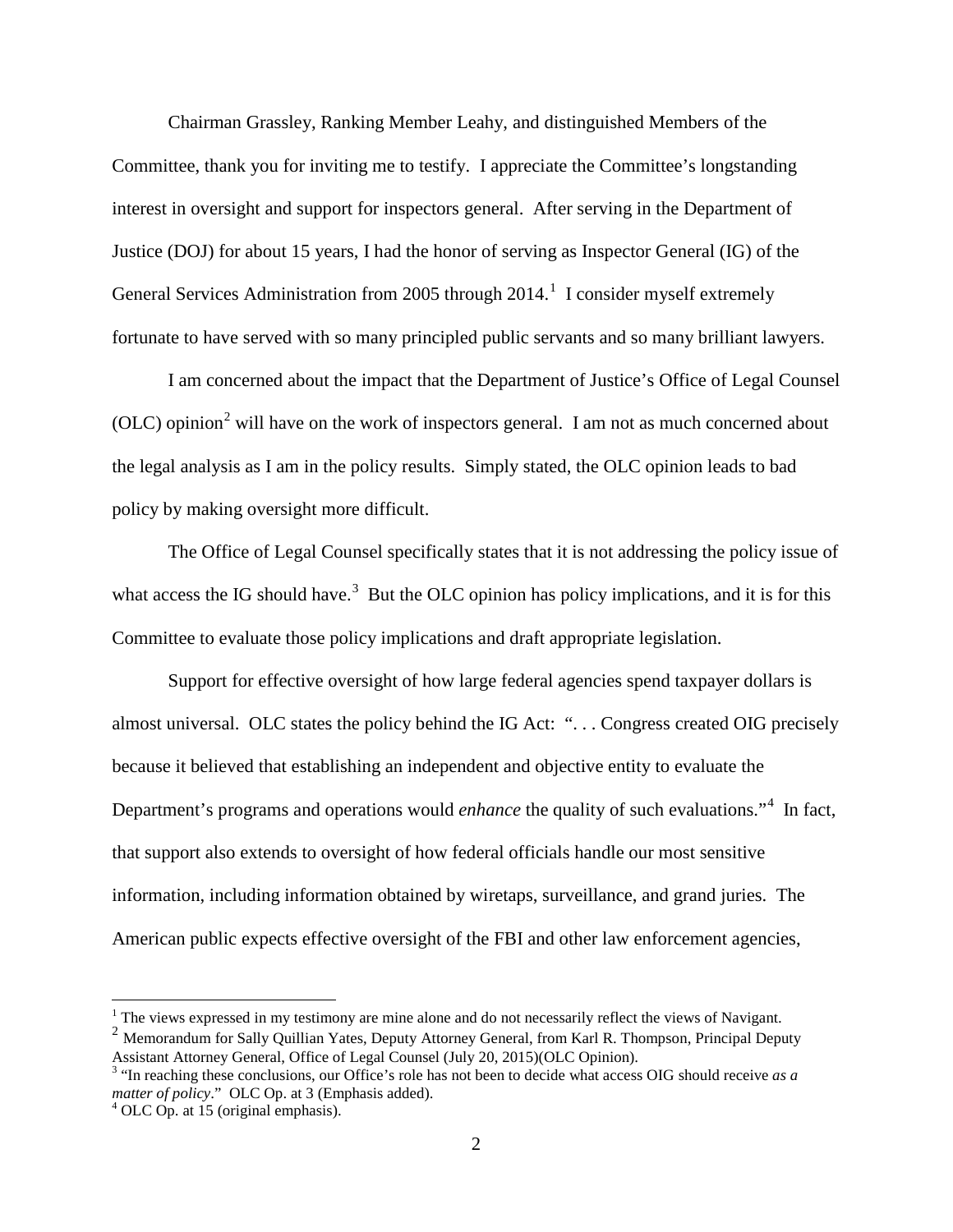especially because they have such sensitive information. A responsible, Senate-confirmed IG should make sure that this sensitive information is not mishandled by the FBI or others, especially in handling grand jury, wiretap, and surveillance information. Effective oversight means that the IG gets this information whenever the IG considers it necessary and without delay.

To have effective oversight, an IG must have independence to conduct an investigation, review, or audit. This includes determining what information is needed. In making this determination, it is the judgment of the IG in conducting oversight that matters--not the judgment of the agency being investigated. The OLC opinion reverses this by subjecting the IG to the judgment of DOJ that the information is necessary to the IG and helpful to the DOJ in its law enforcement activity. This is exactly backwards and forces the IG to come and ask permission.

Without all the information, the IG is thwarted and cannot reach valid conclusions about possible misconduct or wrongdoing. All the facts are necessary. This in effect makes oversight ineffective. Either you have oversight or you don't. There's no partial oversight. This is an either/or situation.

The procedure that DOJ has put into place gives this judgment and discretion to agency officials. Instead of relying on the judgment of the Senate-confirmed IG, agency officials will have to go through the material and second guess the IG. The IG has already made this determination by requesting it. He would not have requested it if he didn't think it was important.

The result is that the investigation is stalled while waiting for the agency officials to meet and rule on the IG's access. Investigations run on information, just as cars run on gasoline. Deny an investigation information, and you've stopped it  $-$  just as an automobile denied gasoline

3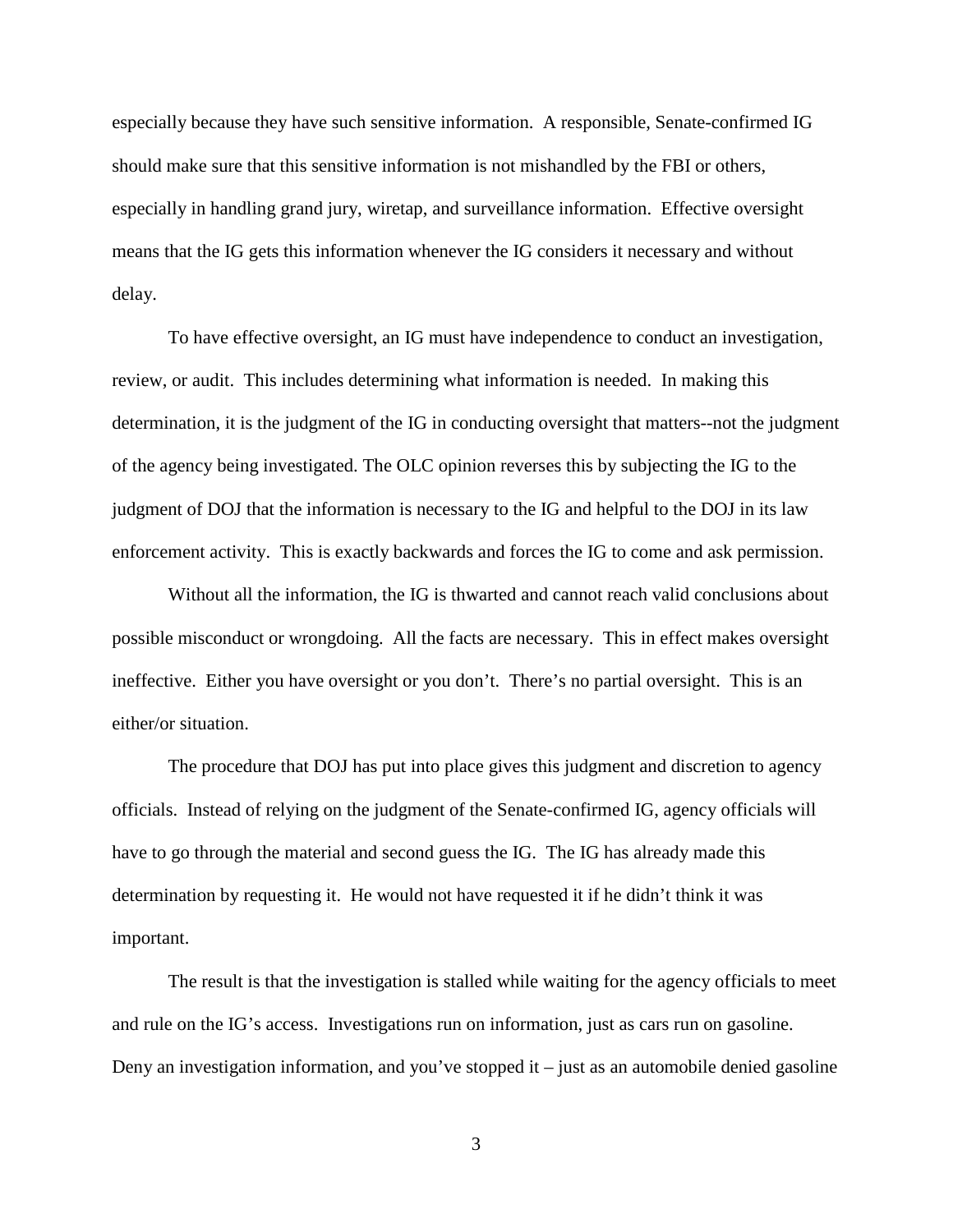will stop. An agency may not be able to stop embarrassing information from coming out ultimately, but agencies can delay it. Prior to the report on the GSA Las Vegas conference being published, GSA officials wanted it suppressed.<sup>[5](#page-3-0)</sup> Government officials have a legitimate concern for the reputation of their agencies, and they do not want their agencies to be embarrassed. This concern, however, must give way to effective oversight.

I am fearful that the OLC opinion will chill potential whistleblowers. If an FBI special agent wants to make a complaint about the FBI's handling of wiretap information, he or she may need to bring an example to be convincing. But after the OLC opinion, that would be improper and the special agent may be disciplined for sharing this information with the OIG.

If the OIG has the wiretap information in the above hypothetical, the OIG can better protect the identity of the special agent. Otherwise, to follow up on the whistleblower's information may mean disclosing the special agent's identity. Because of the OLC opinion, the special agent will have to be vague. Even paraphrasing the wiretap information might be forbidden by the OLC opinion. Ironically, the more the special agent tries to explain the wiretap information without handing over a transcript, for example, the more the special agent is in danger of violating the OLC opinion and possibly being disciplined. So why bother? Without the wiretap information itself, or an explanation of it, the OIG cannot access the credibility of the complaint.

IGs already have enough problems getting information from agency officials. Various legal reasons are often raised to block IG access. Most frequently, documents are withheld out of a concern for confidential information, such as personally identifiable information (PII) or

<span id="page-3-0"></span> <sup>5</sup> For example, one high ranking official wrote in an email: "Is there something we can do to prevent another potential embarrassing episode from unfolding and keep this report from being made public?" See Jim McElhatton, "Top GSA official tried to hide report on Vegas bash," Washington Times, June 5, 2012, found at: [http://www.washingtontimes.com/news/2012/jun/5/top-gsa-official-tried-to-hide-report-on-vegas-bas/?page=all.](http://www.washingtontimes.com/news/2012/jun/5/top-gsa-official-tried-to-hide-report-on-vegas-bas/?page=all)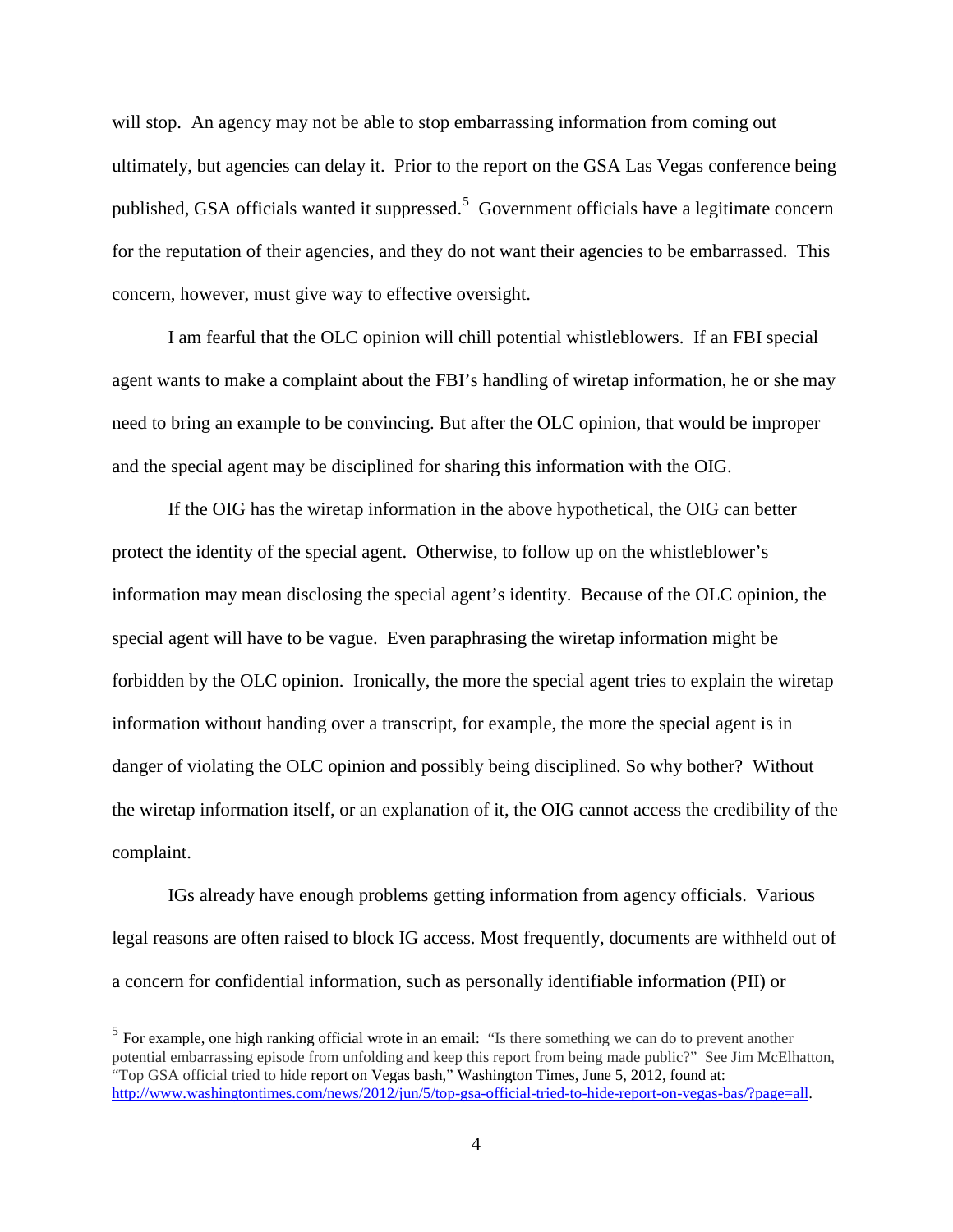financial information. IGs do handle and protect very sensitive information on a regular basis and have a good record for protecting sensitive information. My former office, for example, keeps contractors' proprietary pricing information confidential. OIGs also protect bank records obtained from banks through IG subpoenas.

Nevertheless, agency attorneys do sometimes withhold information for reasons such as these. For example at GSA, a new attorney denied documents to the OIG because of attorneyclient privilege. After a telephone call to the General Counsel, the new attorney learned that attorney-client privilege was not a valid reason for withholding information from the OIG. Likewise, information about GSA-related childcare facilities was withheld for privacy reasons. It was later produced after the appropriate officials were educated about the role of the Office of Inspector General. In the meantime, the review was slowed down.

Unfortunately, the OLC opinion will encourage this kind of behavior. Perhaps, agency management can also get an OLC opinion that would allow them to withhold information.<sup>[6](#page-4-0)</sup> And think of the delays while everyone is waiting.<sup>[7](#page-4-1)</sup> The rationale may simply be to delay embarrassing information about the agency being revealed when it may not be so newsworthy.

At GSA, the OIG had difficulty getting read-only access to electronic databases because the managers were requiring the OIG to show a "need to know." The result: our audits were delayed. The OIG eventually got access, but again it delayed the audits. In language very similar to the current issue, I explained in an article several years ago:

<span id="page-4-0"></span><sup>&</sup>lt;sup>6</sup> The FBI has asserted the right to refuse the OIG access to: "federal taxpayer information, child victim, child witness, or federal juvenile court information, patient medical information, credit reports, FISA information, foreign government or international organization information, information subject to non-disclosure agreements, memoranda of understanding or court order, attorney-client information, and human source identity information." Letter from DOJ IG, Michael Horowitz, to Senator Grassley, May 13, 2014, attachment, "Summary of the DOJ OIG's Position Regarding Access to Documents and Materials Gathered by the FBI," at 1-2.<br><sup>7</sup> The Department of Commerce, for example, denied the IG access to certain information until the OLC opinion

<span id="page-4-1"></span>came out. See Letter to the Honorable John Thune and the Honorable Bill Nelson from Acting IG David Smith, June 24, 2015.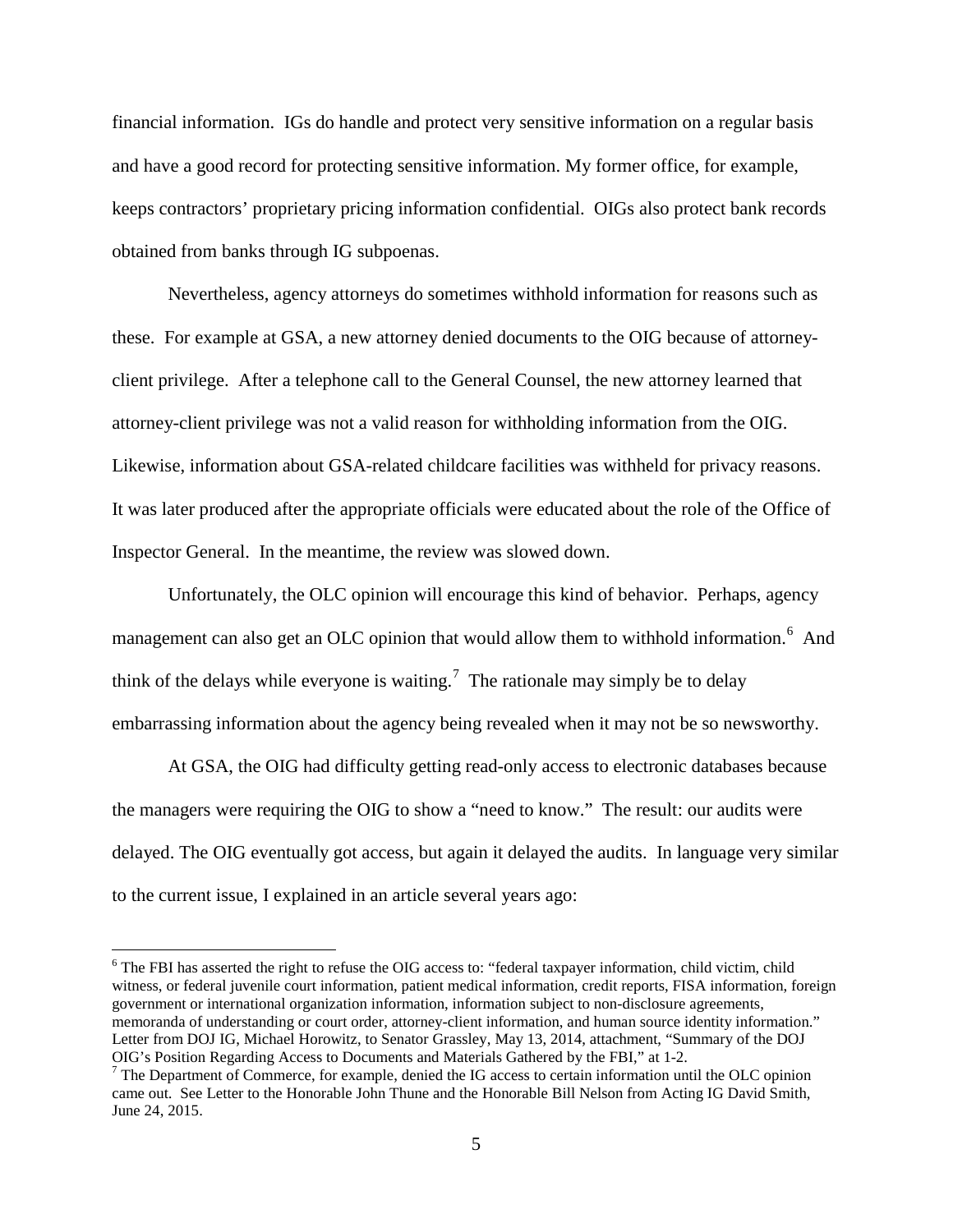In my view, these controls, as implemented, may place too many restrictions on the IG access contemplated in the IG Act. Frequently, the IG may want to conduct various reviews on information in agency IT systems simply to look for potential weaknesses or problems. To have to explain to the agency in each case why the IG wants access, and obtain the agency's permission, seems to contradict the intent of the IG Act. $8$ 

The remedy I proposed was:

Providing IGs with explicit, unrestricted read-only access to agency information systems would remove a current roadblock to effective oversight of agency programs. The Federal Information Security Management Act and implementing procedures, such as the controls prescribed in National Institute of Standards and Technology Special Publication 800- 53A, require federal agencies to control access to their information systems. The IG Act, in turn, provides that IGs are to have access to all agency "records, reports, audits, reviews, documents, papers, recommendations, or other material" related to the programs and operations of the agency. Systems owners' understanding of the types of access controls required can result in limiting or delaying IGs' access to material, impeding the unrestricted access contemplated by the IG Act. The lack of an explicit provision for access by IGs as oversight bodies has caused confusion and inconsistency in information security management and can result in unnecessary delays to IG reviews and oversight.<sup>[9](#page-5-1)</sup>

<span id="page-5-1"></span><span id="page-5-0"></span><sup>&</sup>lt;sup>8</sup> Brian D. Miller, "Three Ideas to Improve Effective Inspector General Access to Both Information and Individuals," Journal of Public Inquiry, at 15-16 (Spring/Summer 2009), found at: [https://www.gsaig.gov/?LinkServID=7BB91C36-FFEA-B8F5-6D11C21F2F652149&showMeta=0.](https://www.gsaig.gov/?LinkServID=7BB91C36-FFEA-B8F5-6D11C21F2F652149&showMeta=0) [9](https://www.gsaig.gov/?LinkServID=7BB91C36-FFEA-B8F5-6D11C21F2F652149&showMeta=0) *Id.*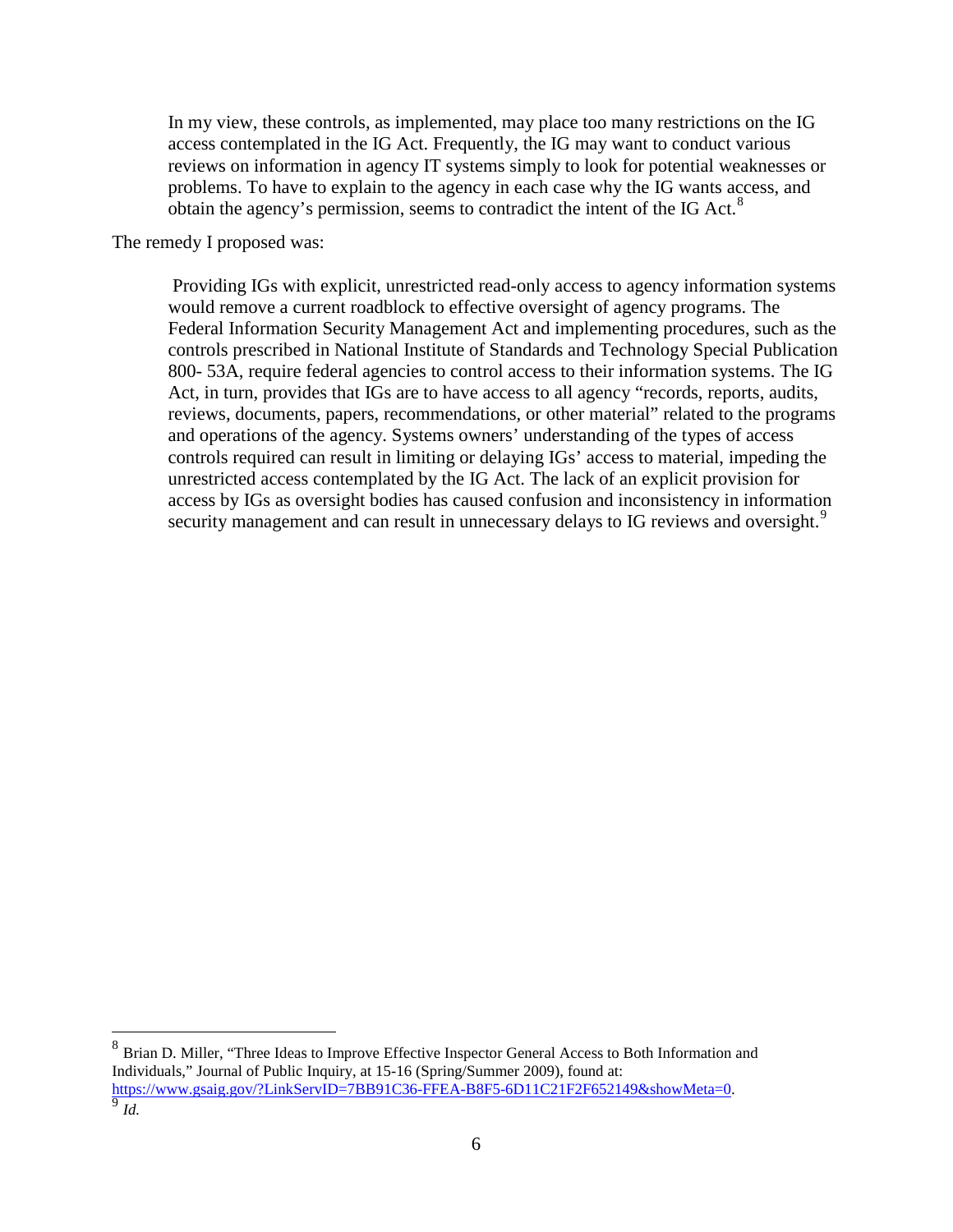In 2010, GSA failed to produce documents to my former office. The GSA OIG issued an alert report about how GSA failed to produce relevant documents to the GSA OIG and under FOIA.<sup>10</sup> GSA failed to produce a letter and other documents from the Missouri Department of Natural Resources (MDNR) informing GSA of environmental dangers. My former office requested this document, but it was not produced. The MDNR gave the documents, along with relevant emails, to the GSA OIG, but GSA still refused to produce the letter and emails, saying that the letter could not be located. OIG staff did a simple search of the electronic database and found it right away. At a hearing before the Ad Hoc Subcommittee on Contracting Oversight of the Senate Homeland Security and Governmental Affairs Committee, GSA tried to explain:

Senator McCaskill. But they asked you about the presence of the letter and you said you still did not have it.

 Correct me if I am wrong, Mr. Miller: They get a letter from the Department of Natural Resources (DNR) they had not gotten from you about TCE testing. They say to you, why did you not produce this letter. You say, we do not have it. . . . --we do not know what you are talking about. We do not have that letter. They then go in your database, OK, and with simple search terms, find the letter.

Now, you understand that this is problematic.

**Ms. Ruwwe.** That is the case and that is what happened.

 The staff, when asked, why did you not have that letter, they simply did not recall.

 **Senator McCaskill.** Did they do a database search for the letter when they were asked by the Inspector General for the letter?

 **Ms. Ruwwe.** I am not sure what kind of a search that they did to find that letter.

**Senator McCaskill.** I would think that would be something you would want to know.

**Ms. Ruwwe.** They did find--

 **Senator McCaskill**. Because are these people not working for you?

<span id="page-6-0"></span><sup>&</sup>lt;sup>10</sup> Alert Report, "Review of Health and Safety Conditions at the Bannister Federal Complex Kansas City," Missouri Assignment Number A100116 (June 24, 2010), found at: [http://www.gsaig.gov/?LinkServID=670E9C28-CB34-](http://www.gsaig.gov/?LinkServID=670E9C28-CB34-0C92-EE554A72AC81273A&showMeta=0) [0C92-EE554A72AC81273A&showMeta=0.](http://www.gsaig.gov/?LinkServID=670E9C28-CB34-0C92-EE554A72AC81273A&showMeta=0)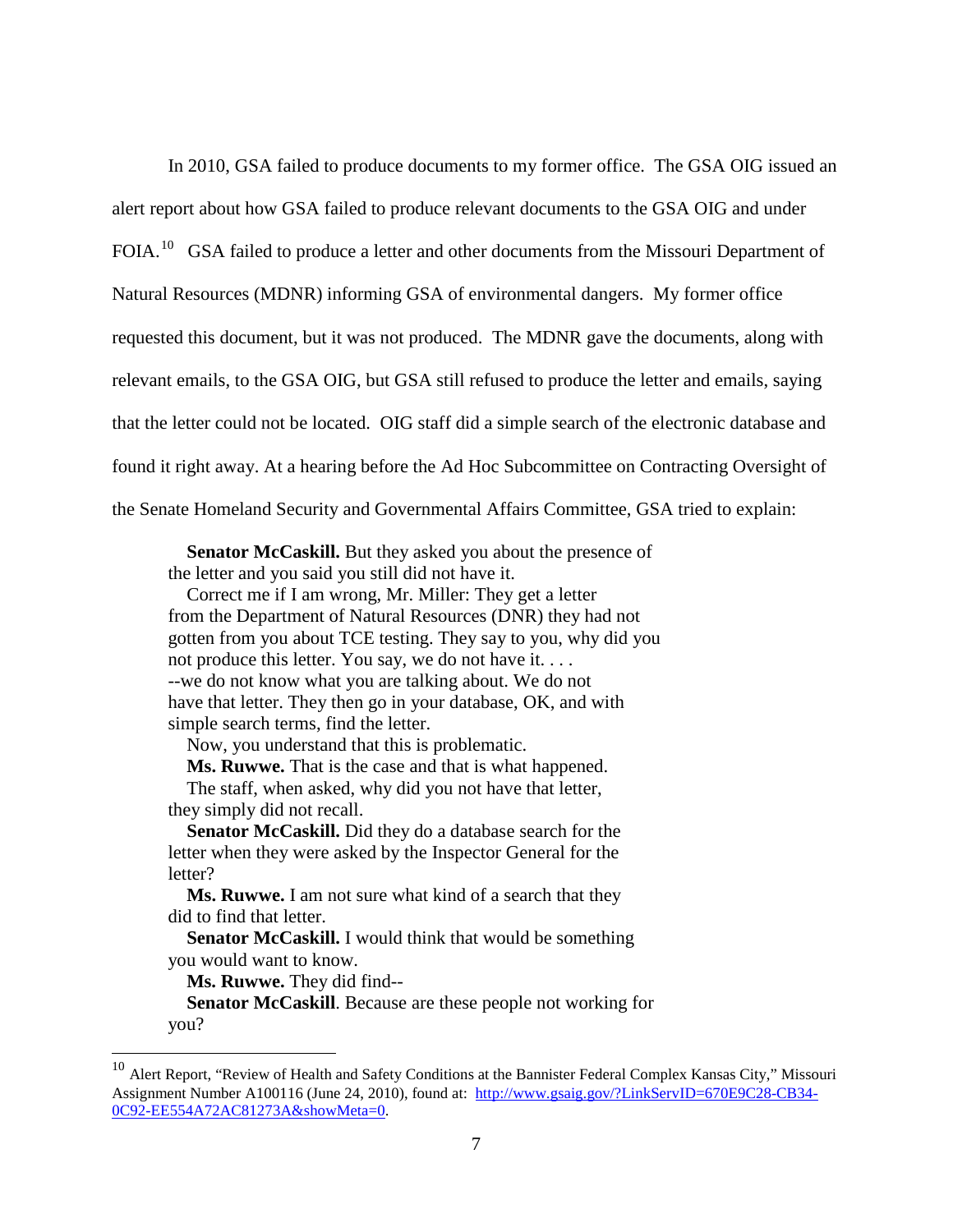**Ms. Ruwwe.** Yes, they did----

 **Senator McCaskill.** And you are telling me that you are in the middle of an Inspector General investigation and a letter turns up that you have not presented to the Inspector General, they find this letter, they come to you and say, why is this letter not--and the other emails--part of what you produced? And you go to your people and say, why did we not produce this letter, and they say, we do not have it, we cannot find it. You then find out they find it using your database and simple search terms.

 Did you go back to the personnel accountable for this and did you ask them why you could not find this? Did you do a database search? Who is the person that is responsible, Ms. Ruwwe. $11$ 

It's often unclear whether the agency is withholding documents because of a lack of knowledge of the IG's role (or even their own document system) or whether there may be something more sinister there.

As a concluding thought, I would like to point out that even the OLC opinion suggests that adding language to the IG Act such as "the inspector general's right of access shall apply 'notwithstanding any other law' or 'notwithstanding any statutory prohibition on disclosure' language that might, at least in some circumstances, provide a clearer indication that the general access language was supposed to override more specific statutory protections of confidential information."<sup>12</sup> OLC's search for a clear statement<sup>[13](#page-7-2)</sup> may be met by adding language that "no law or provision restricting access to information applies to Inspectors General unless that law

<span id="page-7-0"></span><sup>11</sup> "Examination of Public Relations Contracts at the General Services Administration's Heartland Region," S. Hearing 112-49, *Ad Hoc* Subcommittee on Contracting Oversight, Committee on Homeland Security and Governmental Affairs, 112<sup>th</sup> Congress (March 1, 2011), found at: [http://www.gpo.gov/fdsys/pkg/CHRG-](http://www.gpo.gov/fdsys/pkg/CHRG-112shrg66624/html/CHRG-112shrg66624.htm) $\frac{112 \text{shrg} 66624 \text{/html}/\text{CHRG-112} \text{shrg} 66624 \text{..htm}}{12 \text{ OLC Opinion at } 46.}$ <sup>13</sup> See OLC Opinion at 54.

<span id="page-7-1"></span>

<span id="page-7-2"></span>